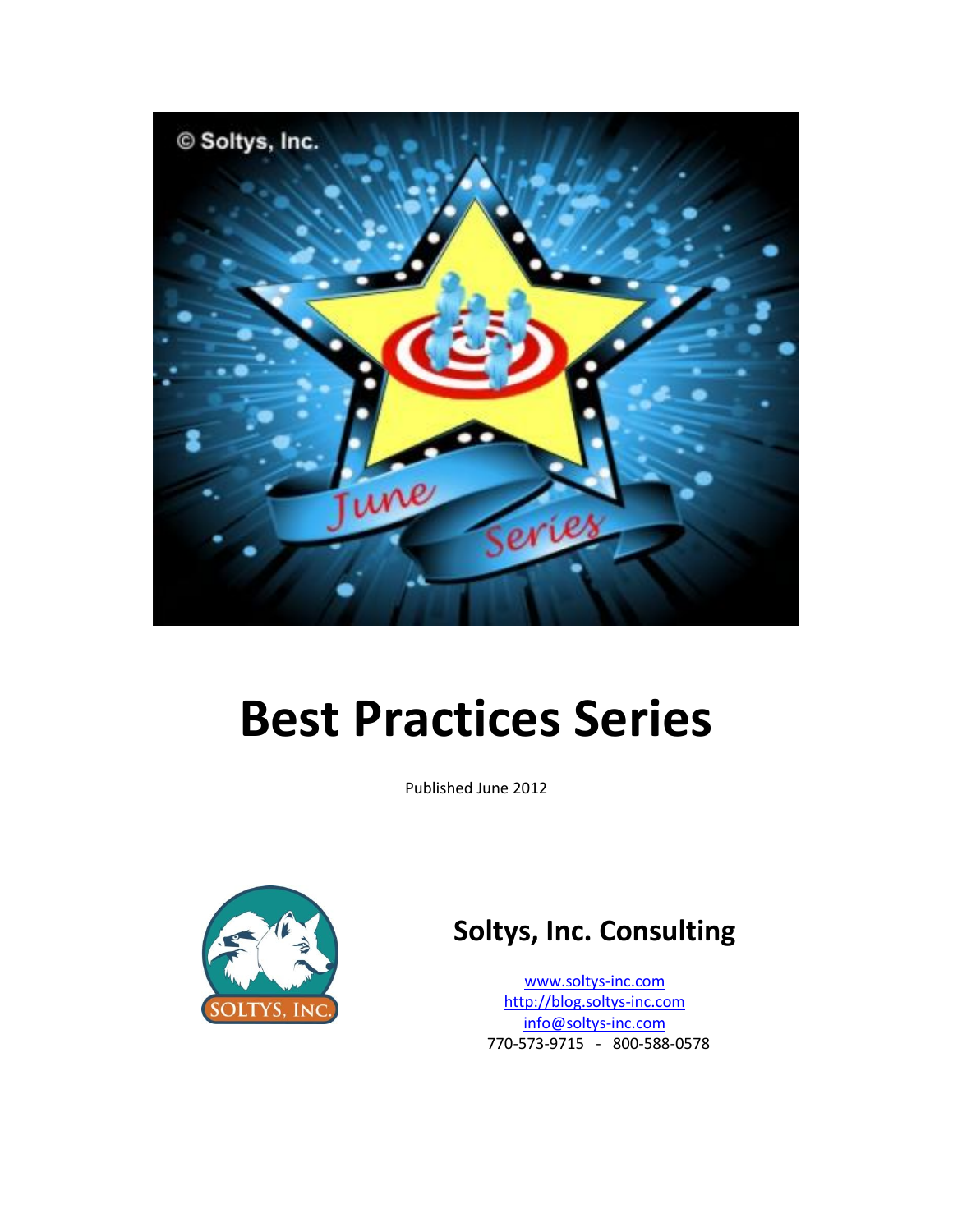# <span id="page-1-0"></span>**The Best Practices Series**

Each business has established best practices in place. Whether the best practices are good and timely the practices that are put in place and used evolve to be best practices. The importance of renewing, revising and replacing best practices is driven home with the changes that the Internet and social media require. Hence we devoted a most of the blogs in this series to best practices around social media.

Potentially we could post blogs for a very long time without end detailing best practices for business. Instead, all of the Soltys Inc. blog series include best practices sprinkled throughout.

In this series we addressed a few key areas in addition to those related to Internet media.

- Defining best practices.
- Looking at what happens when best practices are not in place, communicated and followed.
- The importance of leadership
- Best practices related to new hires
- Change in best practices.

We hope that you will enjoy and find value in the series. Please subscribe to our blogs and newsletters for additional information. The links can be found at the bottom right of [www.soltys-inc.com.](http://www.soltys-inc.com/) We also invite you to see our posts on Facebook and Twitter.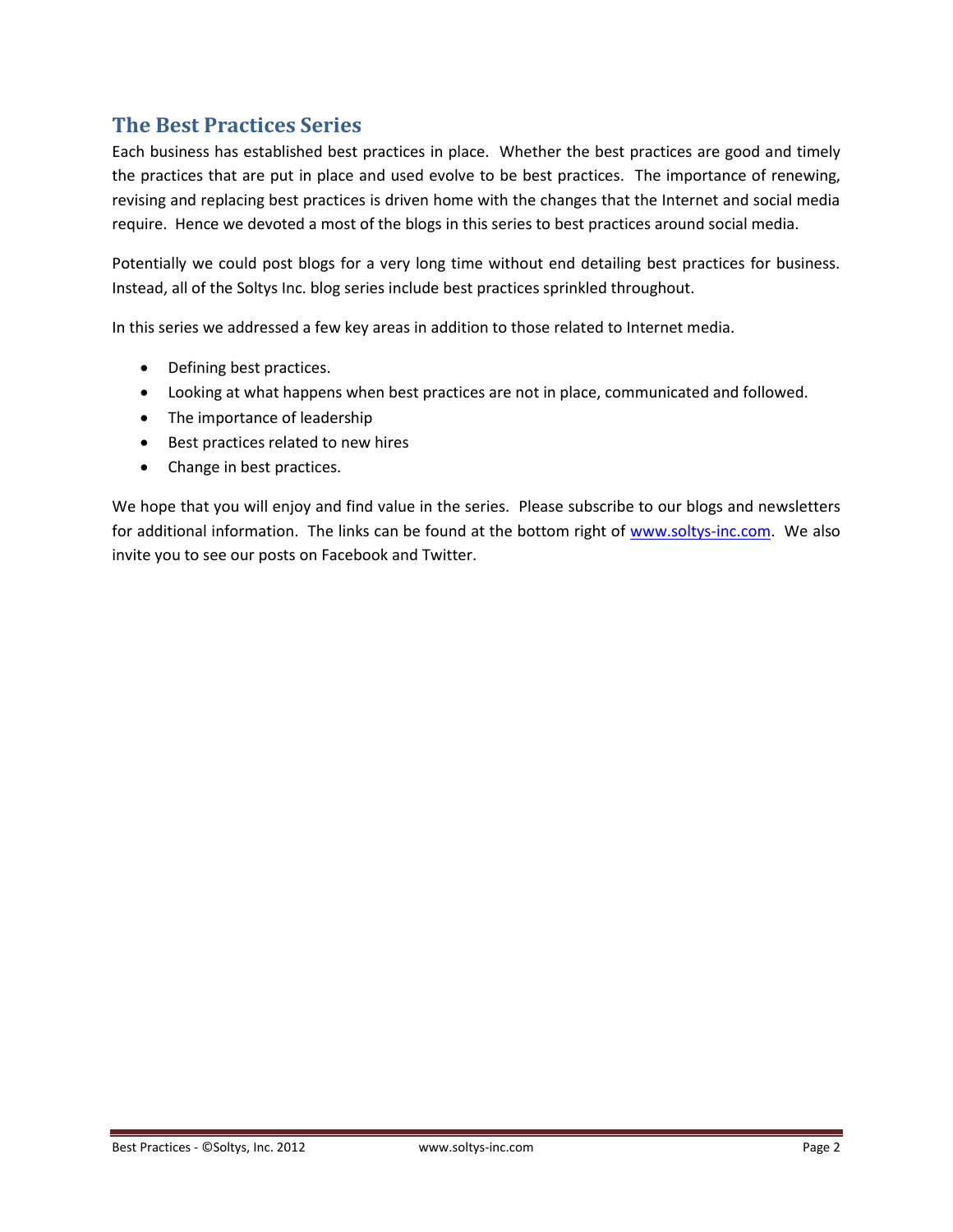# **Contents**

| The Best Practices Series                                 | 2  |
|-----------------------------------------------------------|----|
| <b>Best Practices</b>                                     | 4  |
| In the Absence of                                         | 5  |
| Digital Business: Pitfalls amidst Potential Profitability | 7  |
| Do You See What I See?                                    | 8  |
| Leadership Best Practices                                 | 9  |
| For the Group, For the Individual                         | 11 |
| Delete Doesn't Mean It's Gone                             | 12 |
| Sharing vs. Spamming                                      | 13 |
| Passwords, Protection & Prevention - No Hacks             | 14 |
| If You Build It                                           | 15 |
| Digital Business - Top 10                                 | 17 |
| <b>Best Practices - New Hires</b>                         | 18 |
| Changing with The Times                                   | 20 |
| The Authors and the Company                               | 22 |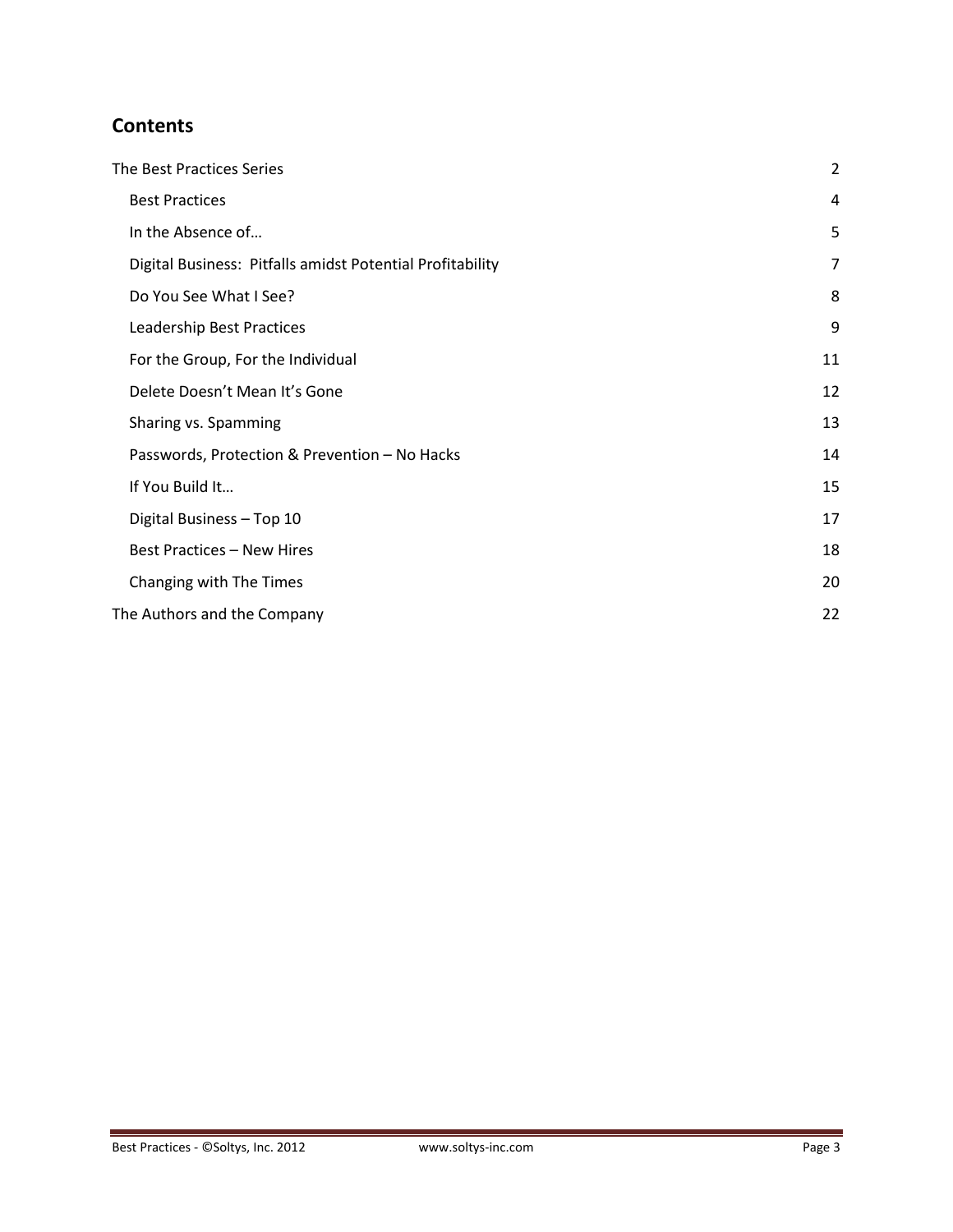#### <span id="page-3-0"></span>**Best Practices**

When I first started in business, I kept hearing the term "best practices" used almost as if there was a commodity that you could go and buy off the shelf to install in your company. Did these come in a set, or were they individual units that required assembly. Each time I asked about this mystery ingredient for great business, I got a different answer.



Some people seemed to suggest that it was a packaged tool set, others suggested a recipe and yet others referred to systems, processes and procedures. All of these were right, to a degree, but did not really define what best practices were or where I would find them.

Our definition:

# **Best Practices are the defined methodologies aligned to an objective that drive the desired results with the greatest consistency.**

We employ best practices as habit in our everyday life. A best practice for me is putting my keys in the same place every time. Breaking it down – the objective is efficient use of time. Consistency – same place every time. Consequence: Using the best practice wastes no time looking for keys. Not using the best practice means time wasted and mood altered with potential of being late for my destination. When there is a fail or interruption that occurs when the best practice is not used, there is a compounding effect to the problems that will result. In the case of the best practices with keys, there is now a greater likelihood that something else will be forgotten because the rhythm has been broken, time will be stolen from something else and that the door seems to be open for other challenges.

There are simple best practices such as the routine of the keys above and far more complex processes that may be multidimensional. It is a part of the role of leadership to develop, define and maintain best practices in a company utilizing the resources and talent in those directly using and or impacted by the result.

Best practices do not insure or give a guarantee of results only a greater likelihood of achievement in an efficient and effective manner. Best practices also age, need review and updating and may need to be retired when no longer relevant or necessary due to other business changes. Like all other cogs in a business machine, best practices potentially impact many other components in the business.

This month, our blog series will focus on best practices. We will address the leadership role, definition, management, accountability, results, maintenance and making sure that best practices in place due not stifle innovation. Some of our blogs will use vignettes to tell the story. Mallie Hart will take to the blog keyboard sharing her expertise regarding Internet and Social best practices including protecting your company, professional and personal reputation. She will also address the rules of engagement and sharing. This will be a fun and meaty series, comments and questions are welcome.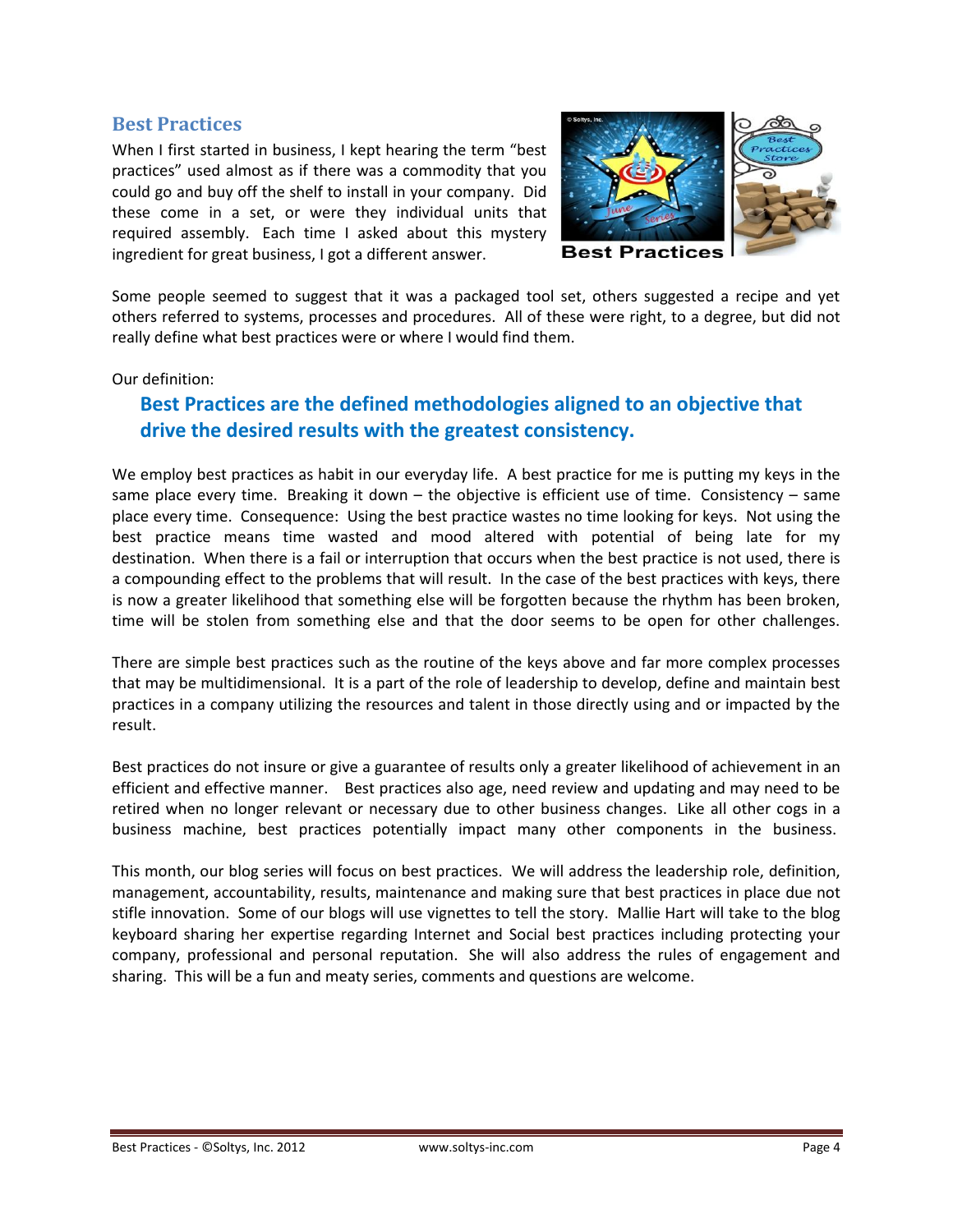#### <span id="page-4-0"></span>**In the Absence of…**

You have probably, at one time or another, driven through or walked near a construction area where dirt, sand or clay may be mounded into piles and barren of vegetation? Rain in these areas randomly cuts a path through the mound, meandering as gravity pulls it along. Sometimes it cuts a new path, at other times it follows a path that has already been



In the Absence of...

created. All of these are usually freeform, without a plan, eroding through the mound. If the construction company creates a channel, gutter or other place to be fed by the runoff water guiding it to a specific place, the mound will have a better chance of remaining intact.

Best practices are a channel that reduces random methodologies and consequences. Most companies have best practices in place. They are not necessarily those that would be found in anything created by the company. In the absence of best practices in place, each person develops practices of their own that meet individual needs within their perspective of the right way to do things.

Expense, risk and delays can be reduced by having communicated best practices in place. The example below is simple and illustrates a challenge when best practices are not defined and communicated.

#### **Out of Coffee Again**

Meagan ran a very tight ship and put many practices in place in order to ensure efficiencies and controls. All ordering was from the central office and based on inventory of supplies and usage tracked, with just in time ordering in place. Carefully crafted vendors relationships led to deep discounts. Each location had a limited inventory that was replenished from central supply. The series of best practices certainly achieved the objective of cost control and managed purchasing.

One day, a key location ran out of coffee. Running out of a staple item never happened in this company. No one knows for sure how they ran out, but one of the newer admins decided to solve the problem by going to the local store to buy coffee. The coffee machines required a specially packaged coffee pod which was not carried in grocery stores. Knowing that there was an important meeting to be held in the office, the admin decided to buy an inexpensive coffee pot, filter and the coffee. Several types of coffee were selected. When the admin got back to the office and went to set up the coffee, it was found that the other coffee pot had a permanent water line. No other convenient water source was available and there were no available outlets and no space in the coffee bar to set up even a small coffee maker.

The admin decided to set up the new coffee maker on one of the break tables in the kitchen. This meant carrying coffee to the coffee maker and taking away space that employees routinely used and did not necessarily leave in the same condition they found it. The coffee cups and condiments were near the regular coffee maker.

When the meeting was in progress and coffee requested, only ten cups could be made at a time taking staff away from other tasks. It took extra effort but they managed to serve the meeting. Afterwards, the admin wanted to be reimbursed for the cost of the coffee maker, coffee and filters. There was no method in place for the admin to submit an expense. This created an exception to the processes in place, since there was no way to enter a personal reimbursement of this type in the current accounting system. The first thought was to reimburse the admin out of petty cash but this exceeded the amount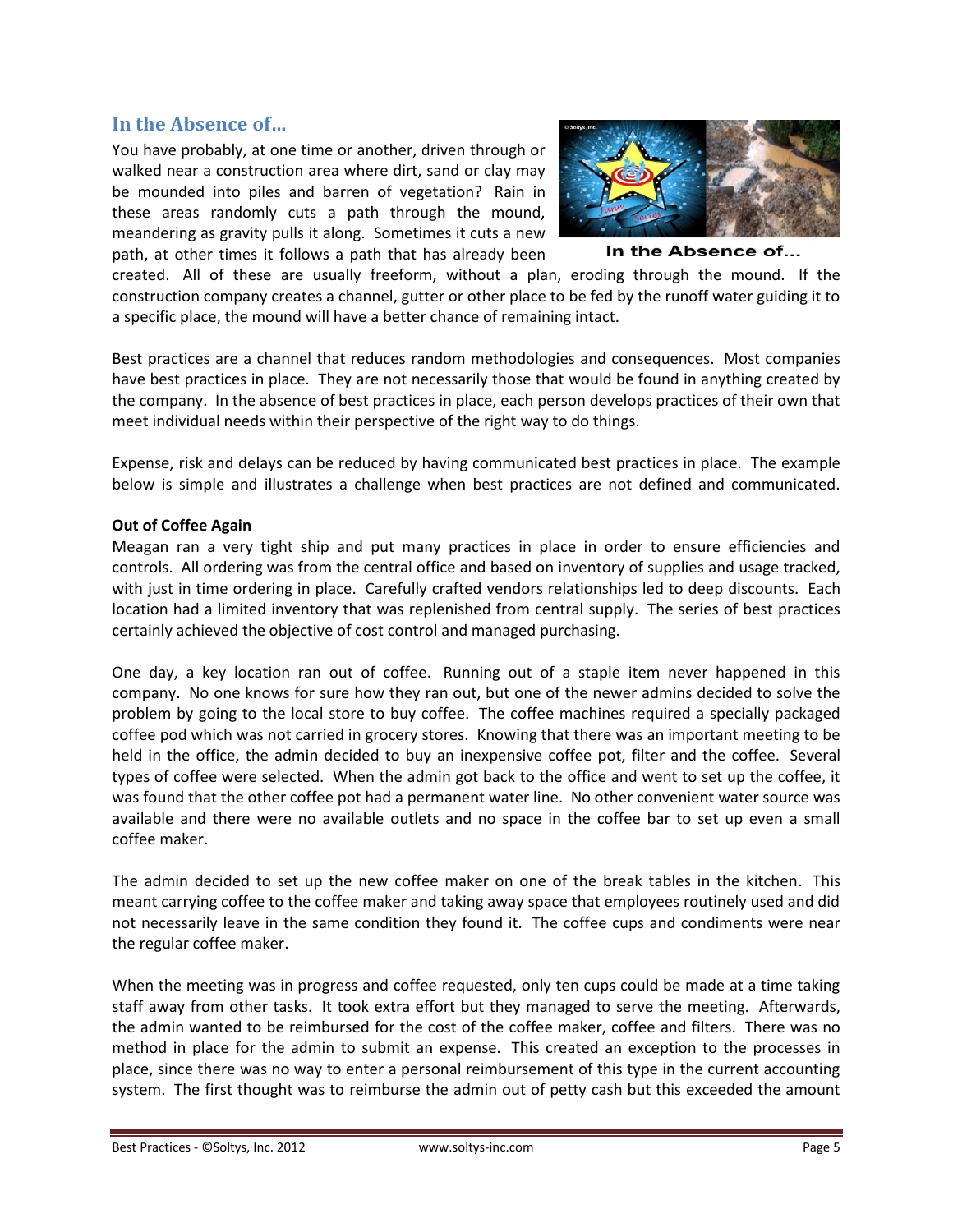for a petty cash expense without documentation. The challenge rolled through the company, from the costs and time to address the problem to the level of exasperation. This expense which should have been less than \$100.00, with all costs calculated, now had cost the company over \$500.00 and caused many deviations in processes. This did not even include the cost of overtime for the admin to complete critical tasks that could not be done while the admin was in search of coffee.

The whole issue could have been circumvented if training had included the processes defined by the best practices methodology of the company, which included an emergency replenishment method. Cost of using the best practice in place would not have cost any additional dollars and certainly would not have created the havoc that the path taken independently did in the company.

Just like water eroding the mound of dirt at a construction site, this un-channeled and independent effort now had eroded processes in place so that what usually would have flowed smoothly, without obstruction, now included twists and turns, ruts and new rivulets that held little purpose.

Lack of communication creates an absence of best practices replaced by individual methodologies. This simple challenge grew to be a costly experience for the company. It could have been easily averted if the best practice in place had been trained and communicated. As is often the case, the best practice is not defined and communicated until it has cost the company money.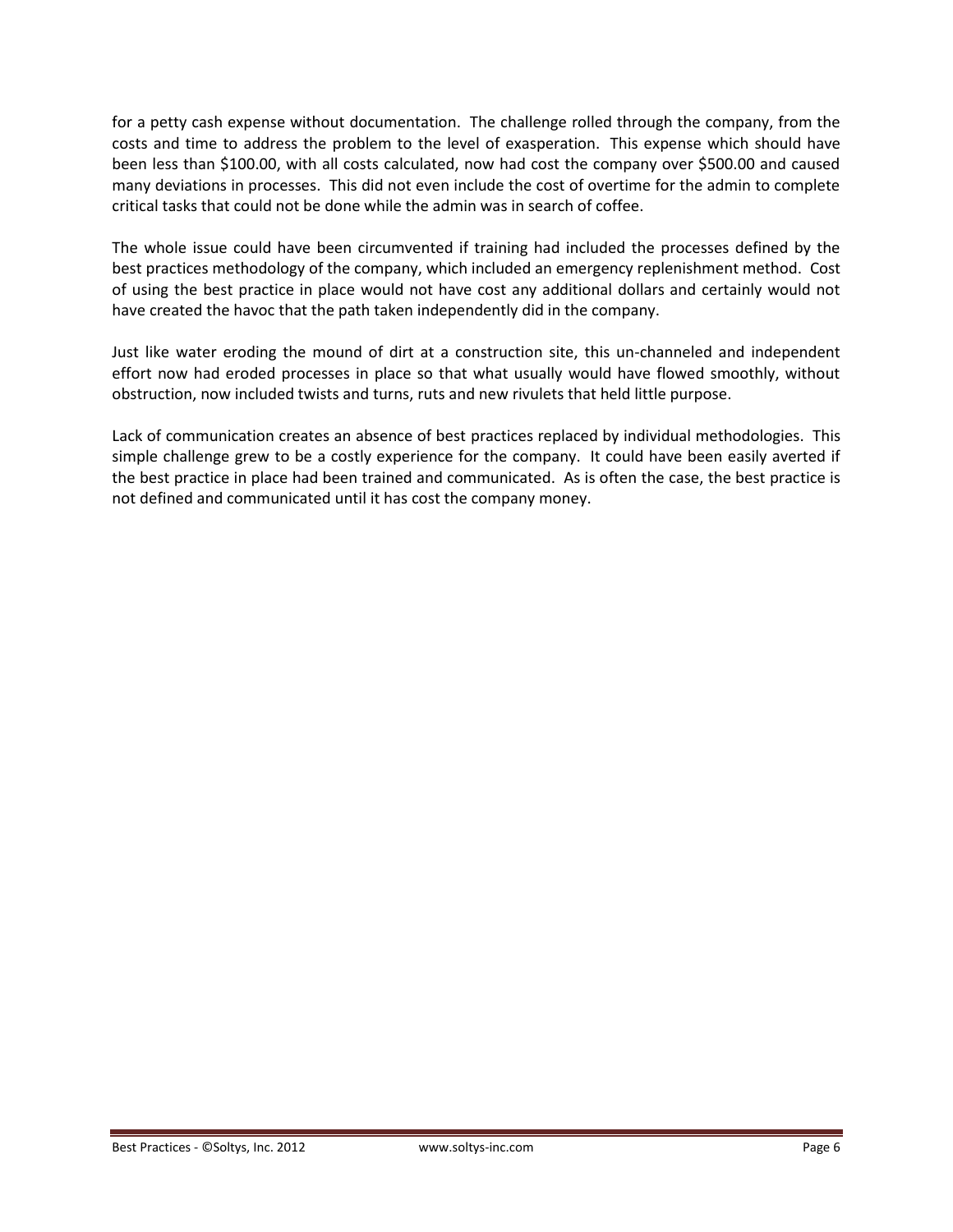#### <span id="page-6-0"></span>**Digital Business: Pitfalls amidst Potential Profitability**

There's no getting away from it. In some way, shape or form **EVERY** business is connected to the

Internet. Doing business in the digital age means digital business touches all business owners and managers, no matter the size, scope or niche of that business. From your web site to your personal profiles on a variety of social media platforms (even those accounts you consider "personal") your actions and reactions are seen by the very people with whom you'd like to do business. How are you coming across? Yes,



we all have a right to a personal life and some privacy. However, the advent of social media and the rapid sharing of information requires a set of best practices that take into consideration the very broad reach of digital messages and the vast and varied responses that can result from just one post.

A seemingly innocuous joke or video shared by your college-aged son might seem harmless to you, as you share much the same sense of humor. But will every "friend" on Facebook, every follower on Twitter agree? Have you accepted friendship requests from clients, co-workers, and bosses? They are seeing the articles you read, the videos you watch, even the music you listen to (thanks to the popularity of Spotify). Are they all family friendly? Are there any potential biases that might spark conflict? Does an article lean too heavily toward one political ideal, thus possibly alienating potential and/or current clients that might lean the other way? Could the joke you see as family friendly strike someone else as inappropriate? Is there the possibility a less mature audience might come into contact with material better suited to mature minds and eyes.

The potential for pitfalls in social media and digital business might seem great, even daunting or scary. But with best practices, training, policies and carefully communicated strategies and tips, you can maintain a stellar online reputation while building a relationship with your target audience. The goal of social media, as a part of a sound digital business practice, is to humanize your business with the telling of stories in place of sales pitches. Those stories further the relationships that build online word of mouth. You want that word of mouth, though it is of a digital nature, to promote your business in the best light.

Over the next two weeks we're going to discuss the best practices - from post type and frequency to content curation, from app selection and integration to absolutely improper online behavior we see far too often - that will allow your online reputation to remain unsullied as you build lasting relationships with the audience and target market that best suits bottom line.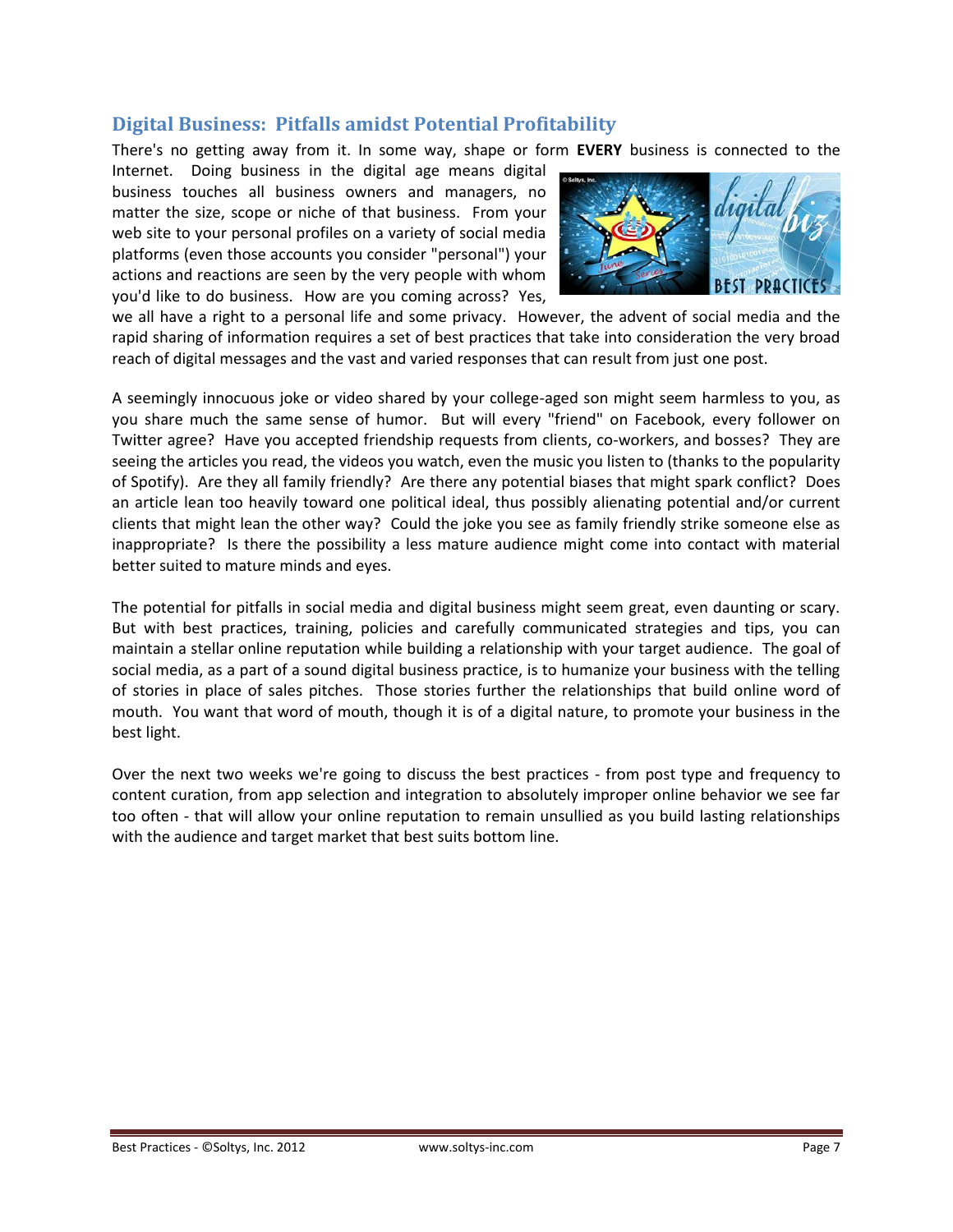#### <span id="page-7-0"></span>**Do You See What I See?**

Yes, we can. As a matter of fact we can see everything you read, view and even those things to which you have listened. And so can every business contact with whom you have become friends.



This post targets Facebook activity. Specifically the content you view and subsequently share with the view. The content others can and do see.

- The articles and videos about co-eds gone wild.
- The songs with inappropriate titles or album graphics.
- The shared photos with spoofs on inspirational messages, movie themes and as seen on TV gadgets.

Allowing Facebook's many video and article apps to automatically post to your news feed (the place where most of your friends view your content) isn't necessarily the best practice you can undertake if you're trying to maintain a professional online reputation. The applications post to your profile by default. You have to take steps to disallow them from posting to your wall or choose not to sign up.

While the occasional posting of a funny item is humorous and will often earn you likes and comments, a closer look at such behavior by those with whom you already work or those with whom you'd like to do future business might not put you in the best light.

Here's just one example: Will women want to do business with a company if the owner is known to appreciate photos and videos that showcase young women behaving in a promiscuous fashion?

Here's another example. I know a real estate professional who talks business a lot on his personal profile. On that same personal profile he often shares photos of scantily clad women and sometimes adds to these photos by asking his friends to post a caption. While he does have a professional profile, it is obvious this individual has issued friendship requests to individuals that are business acquaintances? How am I sure of that? I'm one of them.

Let's take it just one step further. What if you don't own the company, you're just an employee. How can reading these types of articles or allowing an app to post that you're watching videos on your personal account cause anything negative in your work environment. Are you friends with your supervisor? How about the owner of the company? Now they know you're watching videos during the hours where you're supposed to be engaging in the tasks that fall under your job description.

While allowing something like Spotify or Yahoo! News to automatically post to your personal profile might seem within your rights as an individual it is important to remember the transparency of social media and the Internet in general. If you occasionally enjoy an article on a risqué topic, that's your choice. Just don't choose to broadcast it automatically to your social profiles.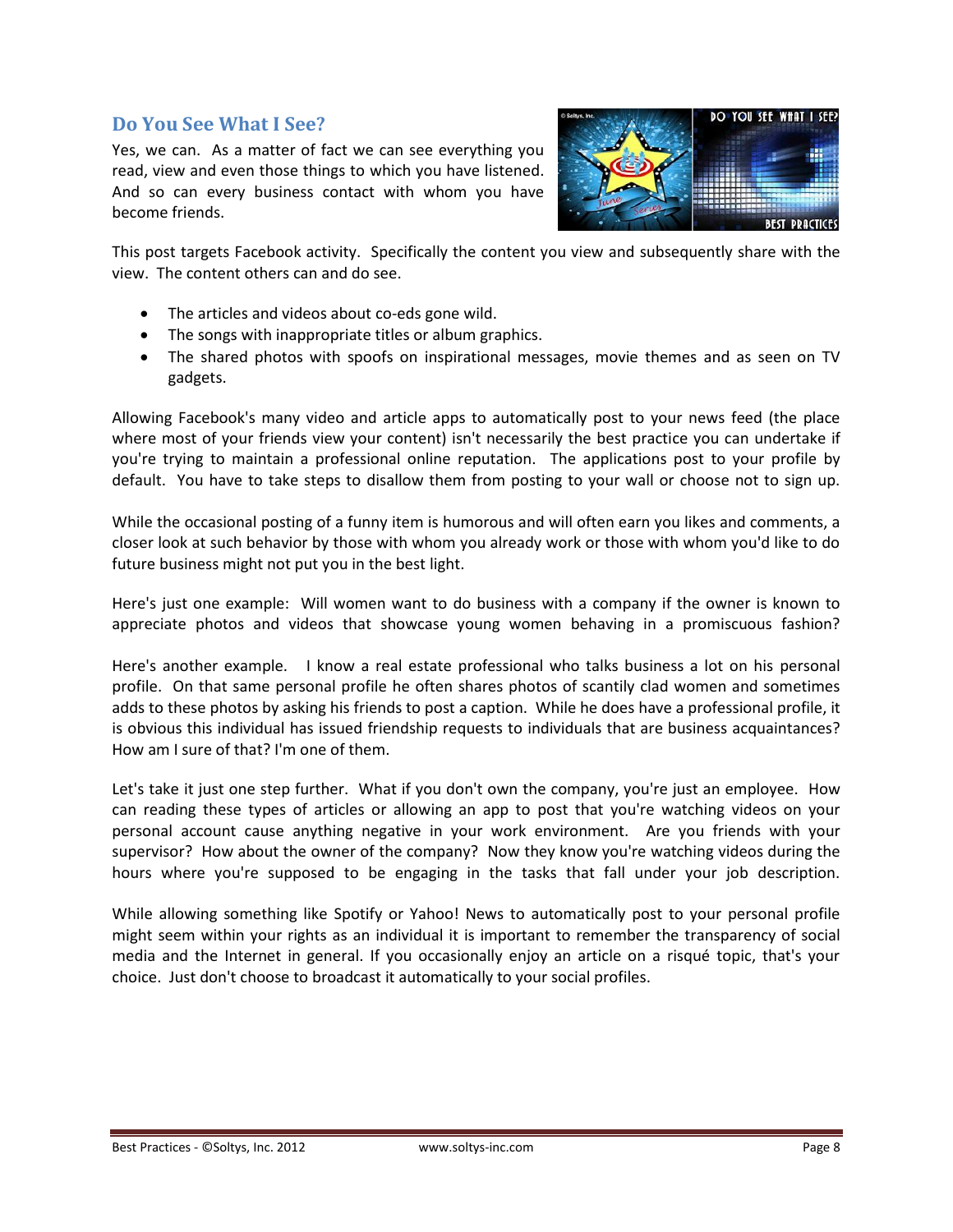#### <span id="page-8-0"></span>**Leadership Best Practices**

The current political race brings a lot of opportunity to look at best practices for leadership, communications and platform support. While I have very specific thoughts, views and preferences, this is not the place to share, so let's look for lessons that can be applied to business.

Every company leader has a business position that has



**Leadership Best Practices** 

similarities to a Presidential campaign. While you may not be seeking election, how you conduct yourself and the leadership you bring to the business certainly will determine the viability of your company, business and indeed your position.

#### **Best Practice # 1**

Decide to be a leader. Being a leader is a decision not an appointment. A leader recognizes that the job includes many tasks, comes with plenty of risk and, most importantly of all, requires the ability to gain followership and move that followership along the path that aligns to the objectives of the company.

#### **Best Practice # 2**

Be decisive. You are expected to make decisions in terms of direction, approach, methodology and with those, make a commitment to action. You will not always make the right decision and may have to make some corrective decisions but your troops cannot march in place for very long before they make their own decisions.

#### **Best Practice # 3**

Take action. You will be judged at the end of the day by what you did and not what you said. Opportunity in business waits for no one.

#### **Best Practice # 4**

Engage. While you will never have to shake as many hands or kiss as many babies as a candidate, you do have to show a connection to your followers, your community and your business peers to gain information, share information, gain commitment and buy-in. You have to connect.

#### **Best Practice # 5**

Empower. If you are the only one empowered, it does not take long to burn out or ignite the flame of competitive leadership. The best leaders grow other leaders with aligned objectives. Leadership and mission grow together.

#### **Best Practice # 6**

Excite. You have to make the mission and pursuit worthy. High energy and production come when there is excitement in the work and the accomplishment.

#### **Best Practice # 7**

Employ. Purposeful work is a great satisfier and the successful results often spur higher production. As you chart the path, employ others in the pursuit with meaningful positions that stretch abilities and build talent.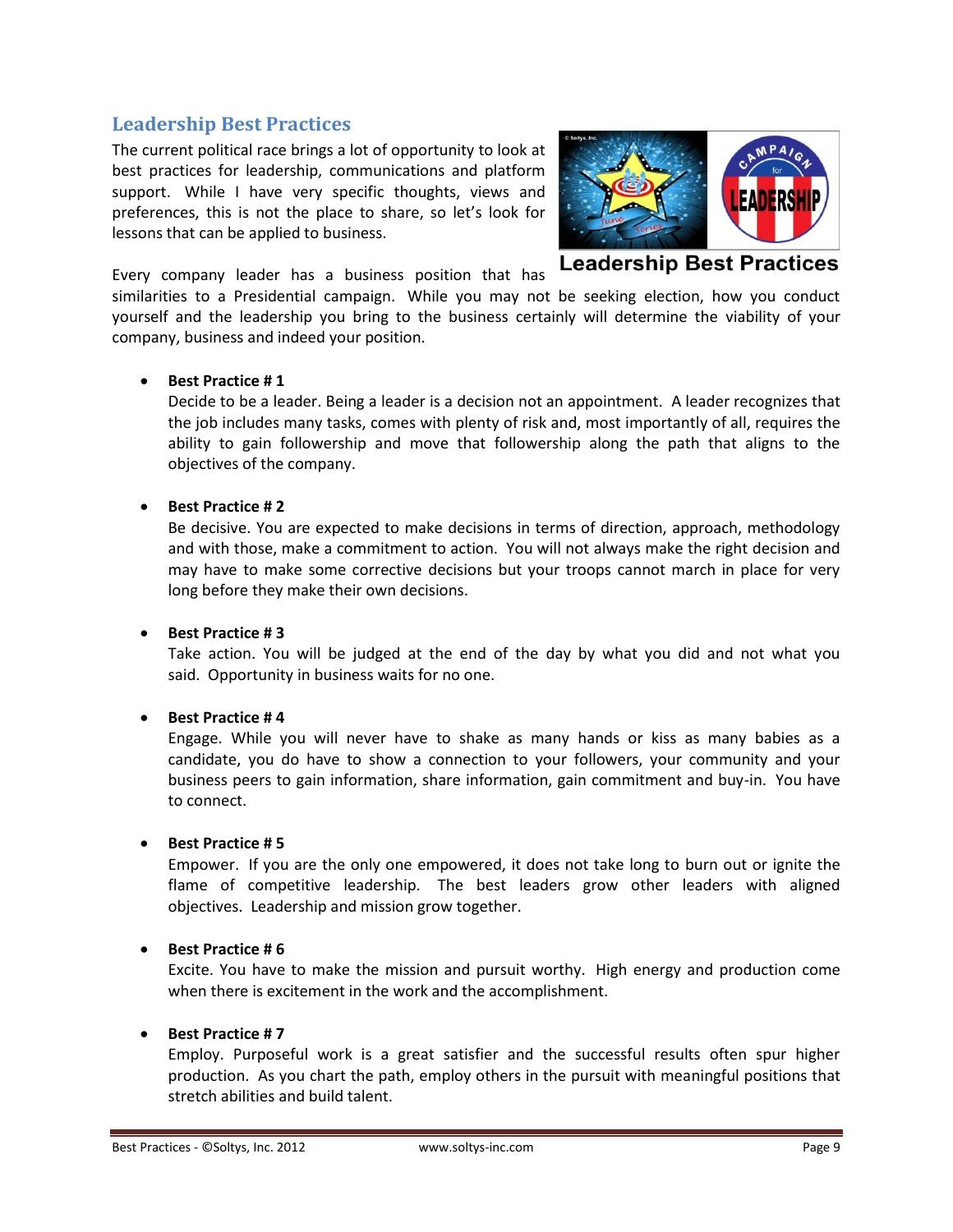#### **Best Practice # 8**

Communicate. Communications are never one way, they are an exchange. Too many leaders feel that if they use their position as a bully pulpit and deliver their message and objectives frequently enough, it will become the thought of the masses. That tends to bring very shallow results and high dependency as it does not fuel new thoughts, ideas and does not have any way for those to be shared.

#### **Best Practice # 9**

Update & Validate. You have the best perspective to report on status, progress, and worthy effort. Updates and validation are always appreciated, especially when it comes with recognition for work, attainment of goals and challenges successfully met.

#### **Best Practice # 10**

Use timing as a tool. The absolute best in leadership understand using timing to their advantage. Well used it is powerful. It can be used to set pace, position, increase or decrease emphasis and build anticipation. Timing as a tool in the style and delivery of communications, initiation of actions, launch of ideas and just about anything else a leader touches impacts the outcome.

Imagine our companies if leadership applied the best practices needed to constantly be elected to their jobs. They would have to build their machine to work on their behalf. There would still be talking heads and pundits, but, just like in the campaigns, most are looking for true leadership to talk about. In the absence of leadership gaffs and mistakes take the spotlight.

What are your best practices for leadership?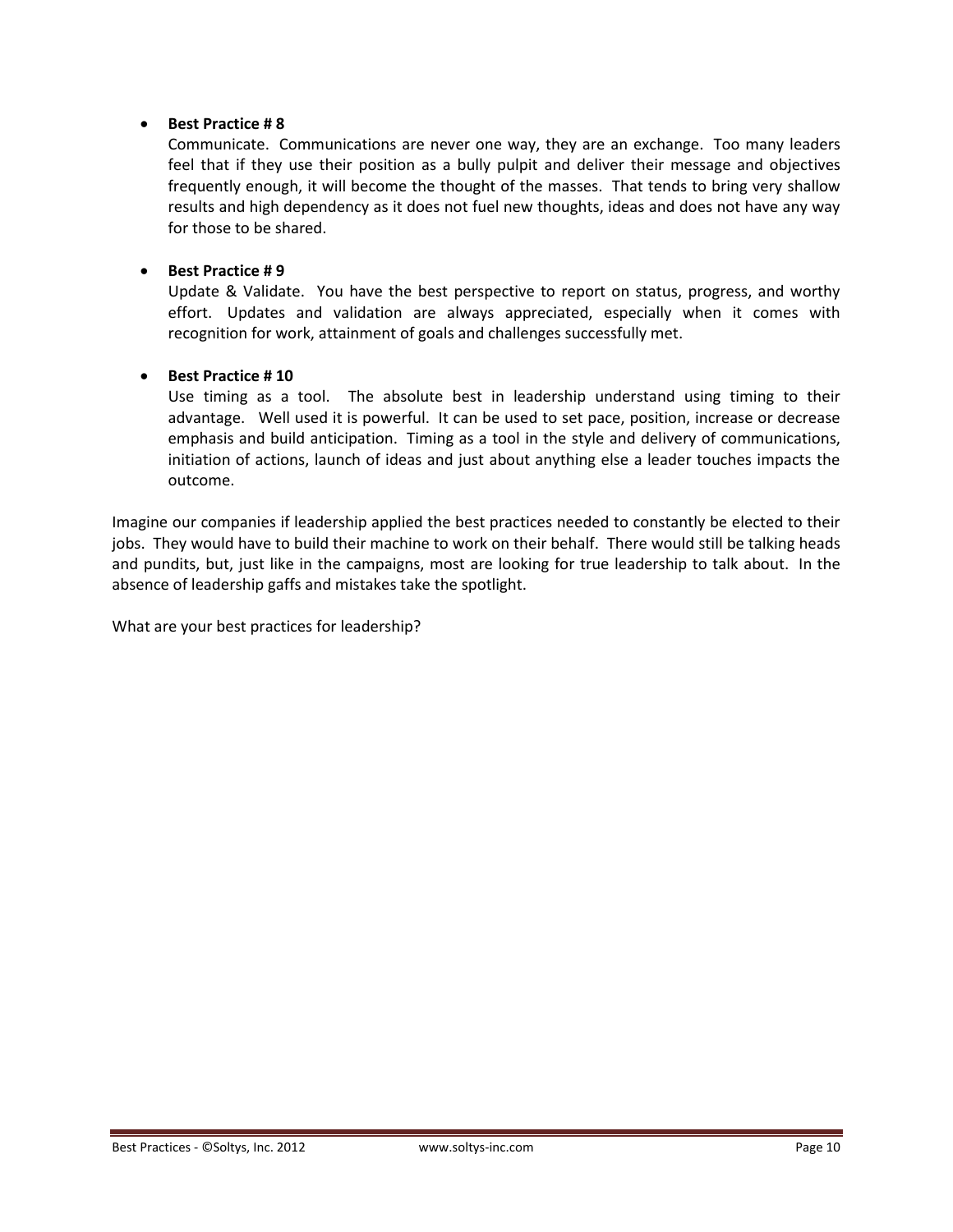#### <span id="page-10-0"></span>**For the Group, For the Individual**

AKA: There's a Difference Between Posts and Messages

Its common sense, and common courtesy, to know that you wouldn't discuss an issue with a co-worker in front of your entire department at a company outing. You'd save that



conversation for a time when you and your superior could have it in relative privacy, behind closed doors.

As a member of Powercore, a closed networking group like BNI, I've had it drilled into my head that good news is shared with the group, while bad or negative news or topics are discussed one on one. It's a sound policy, a very smart and savvy best practice.

Yet, I'm often shocked to see this common sense principal regularly violated on Facebook pages, in blog comments and in emails sent to the group.

An email message between two people is simply that, a message. But when you hit Reply All it becomes a post. You can state something bothersome, or of concern in a message. It's okay to tell Bob that you're concerned about his personal hygiene in a message. It's the epitome of rude, embarrassing and crass to post on that potentially embarrassing and hurtful topic.

This best practice must be taken one step further with social media. Twitter, Facebook, Linkedin and Google+ all have means of private messaging. And the best practice would be to use those means to send messages that should, by all intents and purposes, be private.

We've become far too used to seeing social media used to post complaints. We all fall prey to this behavior from time to time. I had a gripe with Priceline.com and voiced it on Twitter. But, ONLY AFTER I had tried to get the issue resolved through private means, with a phone call and an email.

Asking questions on a Facebook wall or via a Twitter feed should follow the same protocols you'd follow in an office environment. Would you ask that specific question in front of the group? No? Then don't post it for the entire world to see on a Facebook page or in a Google+ circle. Would you shout out potentially damaging information in front of every vendor at a trade show? No? Then don't post that same potentially damaging information in a Linkedin industry group.

Common sense and etiquette are best practices for a reason, both on and offline.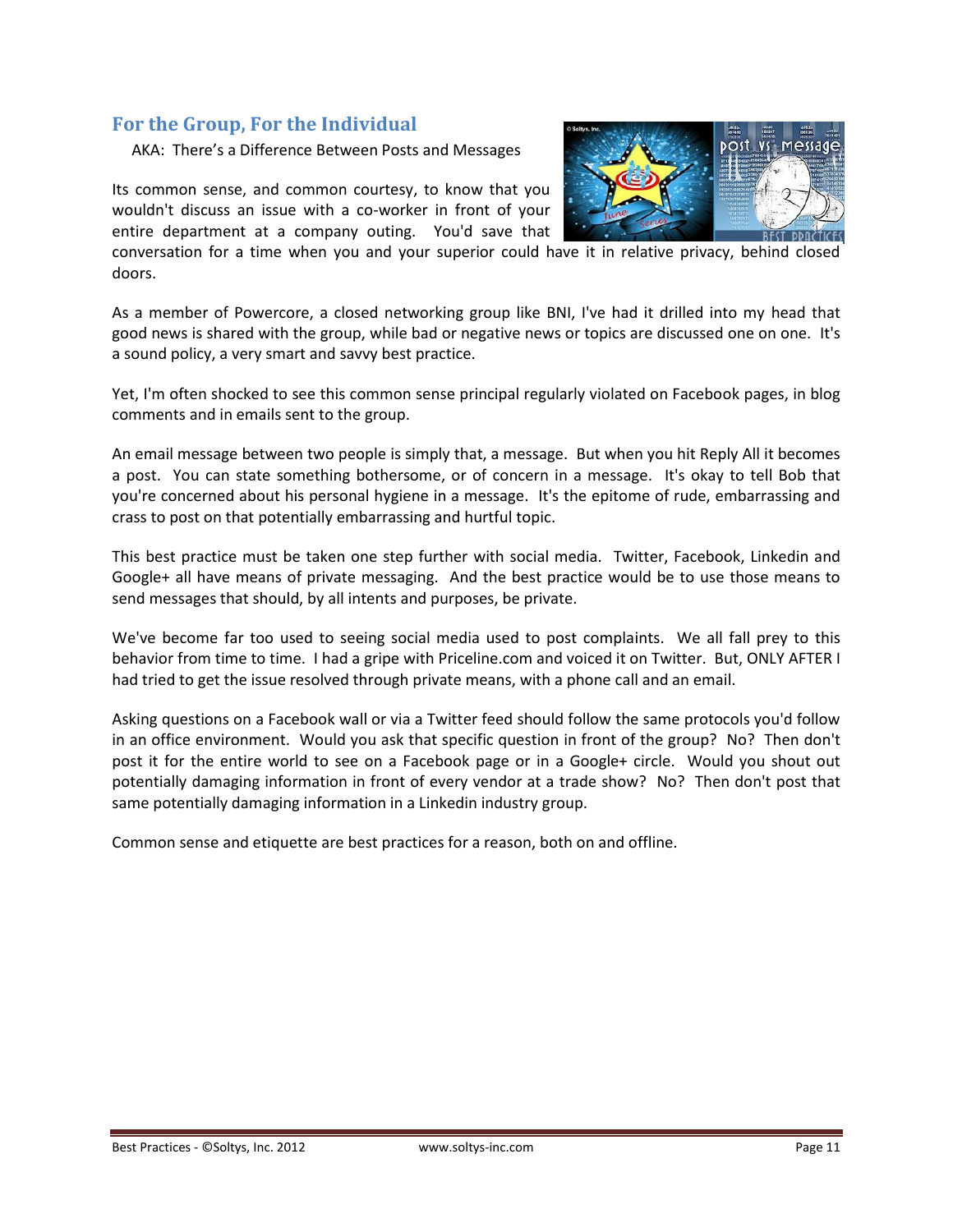#### <span id="page-11-0"></span>**Delete Doesn't Mean It's Gone**

It's something we've all done. Something we see on the Internet, be it an email, a comment on a news article, a post on Facebook, sets us off and we reply, a little too quickly, with commentary that, later, upon reflection, seems a bit over the top. Now what?



You might think that we can simply delete that Facebook or Twitter post. But how many people saw it show up in their ticker or news feed before you had the change of heart and deleted it and did they share it? Or perhaps paraphrase you? You can't delete what others might quote or misquote.

Email? Just because you deleted it from your sent folder doesn't mean it's been deleted from the recipient's folder or your ISP's back-up files. Your IT guys have access to all of those files. If your boss requests your email from the last year, what might he or she find? You don't own that company email address. The company has every right to check on and track the comings and goings from your in and out boxes.

What about that old blog post? You deleted it, so it's gone...right? No, not necessarily. Did you know that Google can and does archive old pages from web sites that it has searched, spidered and listed? It does. It can show a screen capture of what a page looked like before it was deleted and that screen capture can stay up for quite some time.

But that embarrassing photo you posted on Facebook, it's gone as soon as you delete it, right? Sorry. Here's an article that might surprise you:

#### **[Facebook photos: Deleted today, still there tomorrow](http://news.cnet.com/8301-1023_3-57371965-93/facebook-photos-deleted-today-still-there-tomorrow/)**

Just because you hit DELETE doesn't mean the service provider, Facebook, Linkedin, Twitter, Google+ has deleted the files from their company servers. So, those files could still be accessible via a direct link.

Deleted may, in some cases, mean a file is gone. But forgotten? Not necessarily. How many sets of eyes saw the text, photo or video before you chose to delete? Did they share it, paraphrase, and/or take a screen capture?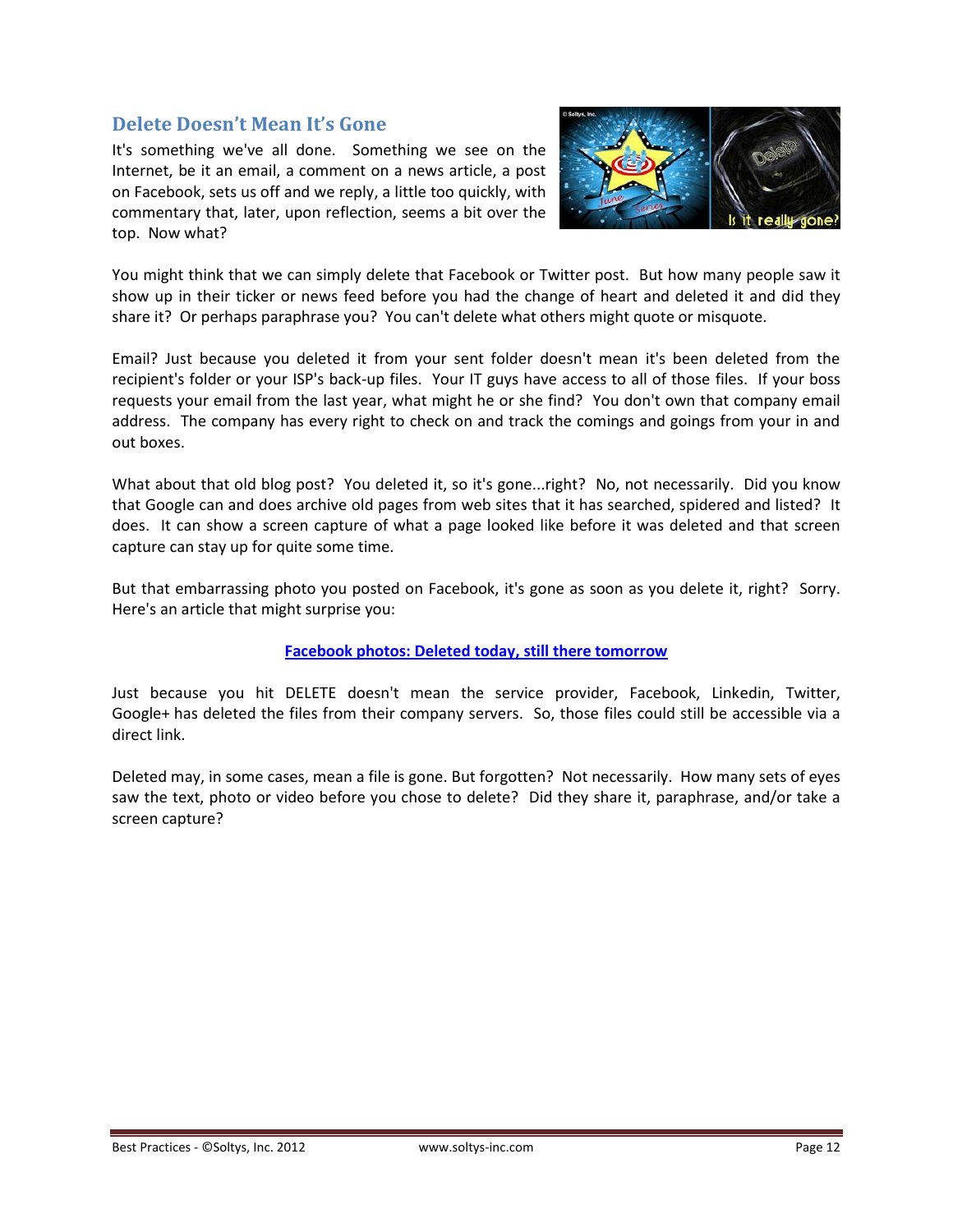#### <span id="page-12-0"></span>**Sharing vs. Spamming**

Have you ever stopped following a page or feed because you felt the information shared wasn't of the best quality? It's a common practice, one many of us think about on a frequent basis. How do you keep your own fans and connections from contemplating doing the same with you? One simple and



effective way to ensure you keep your followers happy, thus keeping your followers, is knowing the difference between sharing and spamming.

There's a lot more to spam than Viagra ads and large amounts of money left to you by kings and other types of distant foreign leaders.

When you share a link or other information without verifying it is actually valid and valuable, that's spam. While sometimes simply annoying, sharing this kind of information can lead to the transmission of viruses and malware. Does something sound too good to be true? It probably is. Does something sound off-base and untrue, like maybe it's a scam? Before passing it on check www.snopes.com. More often than not something that sounds "scammy" is a scam or a hoax. Passing it on as truth is spamming.

Putting out a monthly newsletter that you're sure is full of relevant and interesting information? Great. Did you allow everyone to opt-in to your mailing list? No? That's a shame. Adding someone to a mailing list without their knowledge is definitely considered spamming. And if they ask to be removed, please ensure you do so right away. Most email newsletter software allows people to opt-out directly from the sent message. It's a best practice to make it easy for a subscriber to opt-out.

Want to share your new Facebook page with all of your family, friends, co-workers and clients? That's great. But there's a proper way to do it. Sharing or posting your new page directly on their wall without permission is like putting a sign in their front yard. That's their digital real estate. Get permission before posting. Better yet, share the new page in a private message with details why the individual might like the page.

We'll continue the discussion of spam with a look at embedded links and other hacks tomorrow.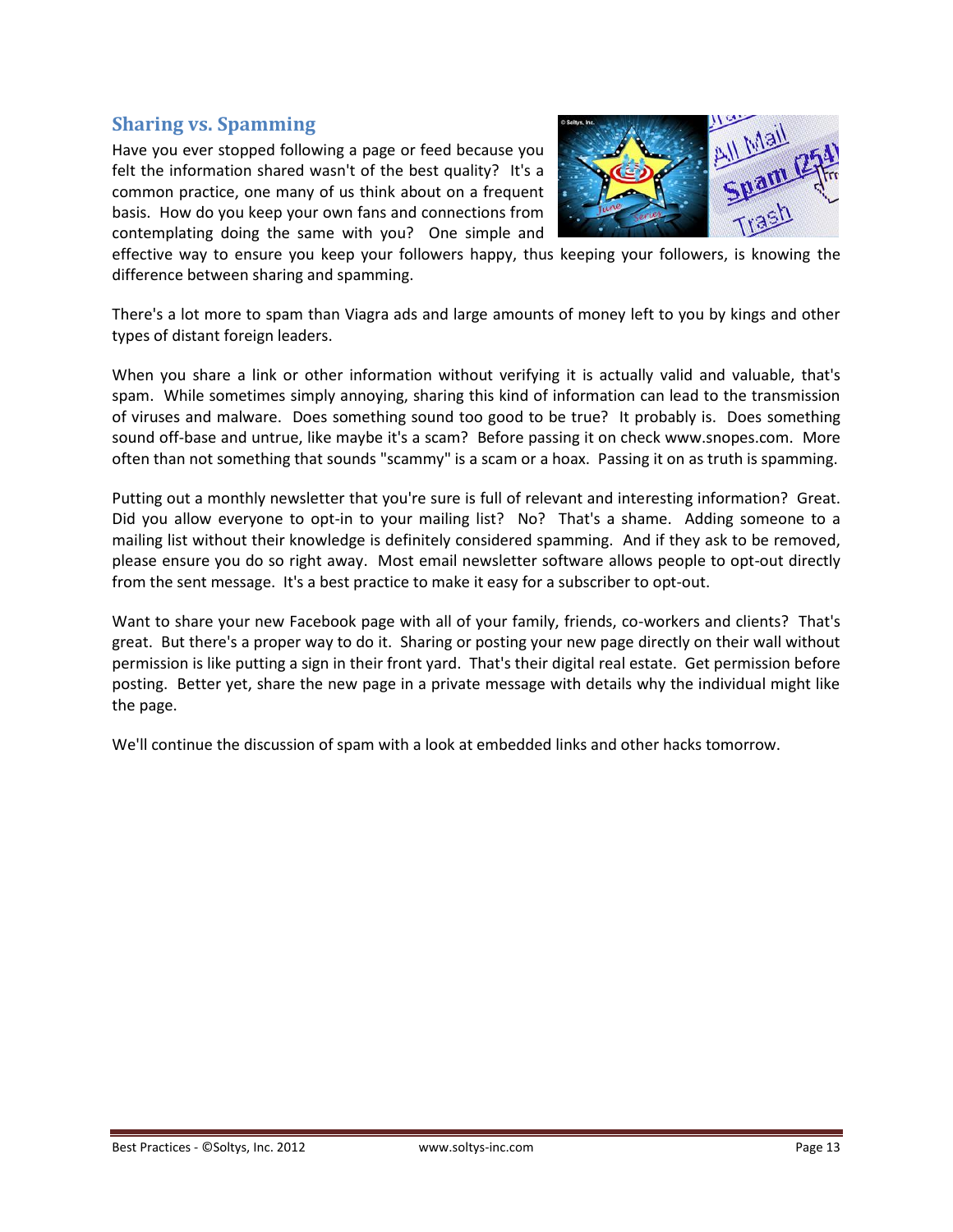#### <span id="page-13-0"></span>**Passwords, Protection & Prevention – No Hacks**

With the recent press about Linkedin's hacking debacle (it isn't often that a social media platform tells you that you'd better change your password) there's been another rise in privacy concern.

Ever since social media became a buzzword there have been



concerns and complaints about security and privacy. For the most part, it has been left up to the individual to maintain a level of vigilance in order to maintain a secure status quo. When the big platforms (especially Facebook) make changes, most of us know to take a look and verify our privacy settings are correct and proper.

That being said, even the most digitally savvy amongst us fall prey to laziness and curiosity, the two main ways hackers battle our defenses and get into our data.

We have to create, remember and use an awful lot of passwords in our day to day digital dealings. We all know the mess it makes when we fail to remember a password and have to go through the process of getting it reset. Many people, unfortunately, combat this by using one password for everything. Bad idea. Why? Because when one platform gets hacked, another might be just around the corner. So, when someone sorts out your Facebook password, do you really want them to test it out to see if you use the same password to access online banking or your retirement funds? We think not.

Even if we do have separate passwords for different accounts, we often keep that same password for far too long. Most tech security experts recommend you change passwords every 3-6 months, the shorter period if you often log in via public computers (work, the library, etc.). This is especially important with shopping sites like Amazon.com where your credit card details are stored. Same goes for both business and personal banking and financial accounts. Your social media accounts? Every six months is probably fine, unless you see something odd or notice something amiss. The most secure passwords are a combination of letters and numbers, with differing cases on the letters, and the occasional special character like an exclamation point or question mark (if allowed).

You've heard the curiosity killed the cat, of course...but did you know that curiosity is one of the main ways hackers connect with you and corrupt your accounts and data? Ever see a Twitter post telling you that people are saying horrible things about you? **Don't click on the link**. If you do, your account will start sending the same message to every one of your followers. You're then forced to change your password to stop the barrage of spam you are sending to people who trust you're passing on viable information.

So, how do you know if it's spam and you shouldn't share, how can you prevent sharing information that could lead to hacks? If it sounds too good to be true, it probably is - so don't click the link and don't share. If the grammar is off or the syntax is strange - don't click the link and don't share. If you hover over the link and see that it's nothing like what the link text states - **don't click and don't share**.

Part of engaging in digital business is keeping yourself and those with whom you do business secure and safe. Simple precautions and some careful thought and calculation before you click will help you do so.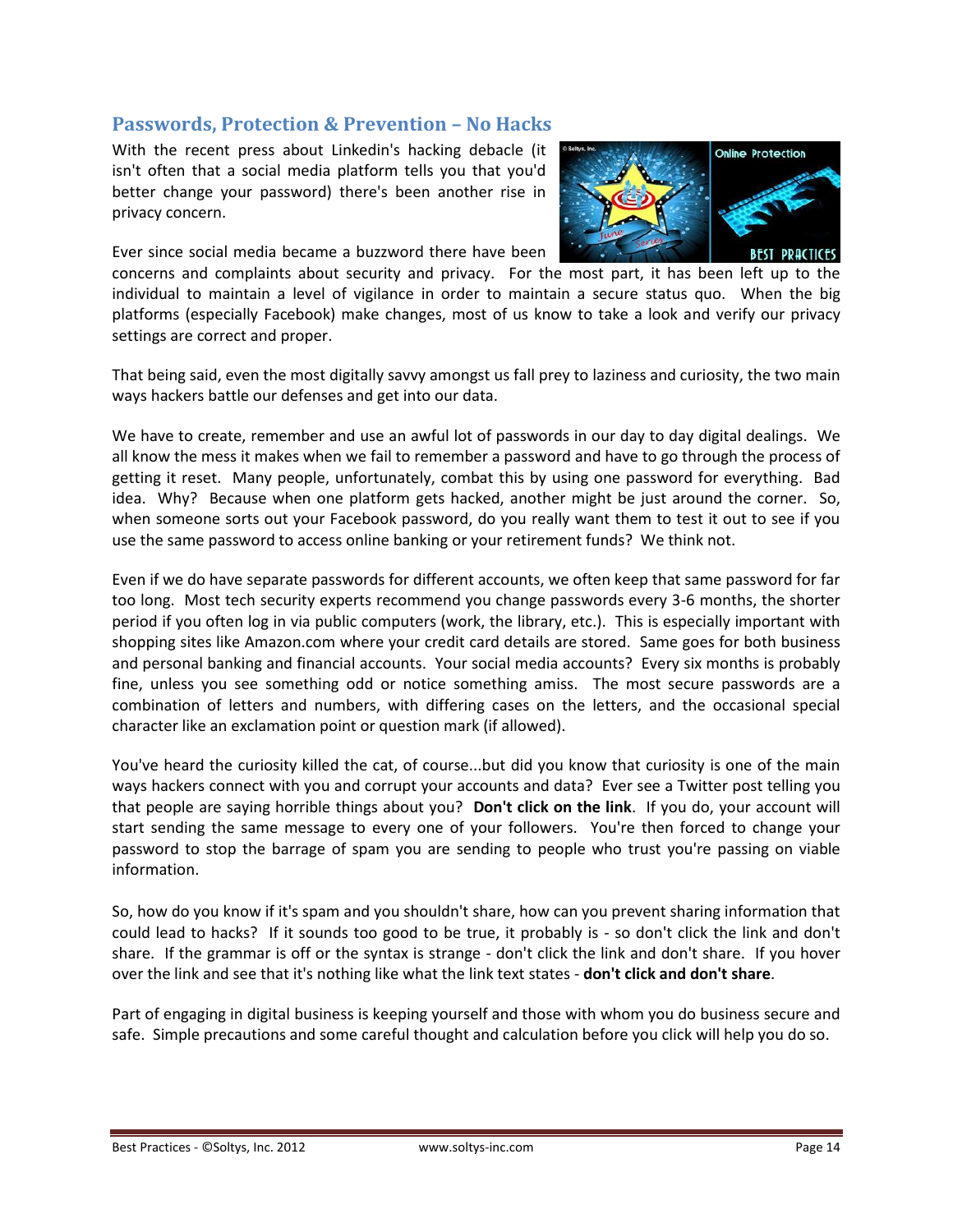#### <span id="page-14-0"></span>**If You Build It…**

We all know how that quote ends...and while it might be true with baseball fields, it rarely measures up when it comes to digital business.

We were going to post our first vlog (video blog) today, but some technical issues arose, so we'll save that for next week and use screen captures instead. So, we apologize for posting this so late in the day.

You have embraced the concept of social media and you've designed and set-up your new Facebook business page (formerly known as fan pages). But, after you liked it and got your business partner, wife and teenage son to like it, you're at a loss. How do you get those first 25 likes so that you can secure your custom Facebook domain? And how do you keep building those numbers?

You "share" it. And here's how:

| 110 likes<br>ny specializing in                    |        | <b>SIGN</b><br>UP! | Add to Interest Lists<br>Add to My Page's Favorites<br>Remove from My Page's Favorites<br>w. |
|----------------------------------------------------|--------|--------------------|----------------------------------------------------------------------------------------------|
|                                                    |        | ewsletter          | Create an Ad                                                                                 |
|                                                    | Photos | Monthly News!      | Share<br>Blog Fi<br>View Insights<br>Unlike                                                  |
| Highlights -                                       |        |                    | Visit Help Center<br>Send Feedback                                                           |
| [51] Event, Milestone +<br>Like Soltys Inc. Consum |        | Friends            | Privacy<br>Terms                                                                             |

Underneath your large cover image, next to your Like/Liked button is a pull down menu denoted with a gear. Click that, then click share and you're on your way. But, there are several sharing options...some better than others.

If you do not have permission from a page or group owner, do not share to a page or group. This is, essentially, spamming. Much like putting up a sign in your neighbor's front yard. Not a best practice.

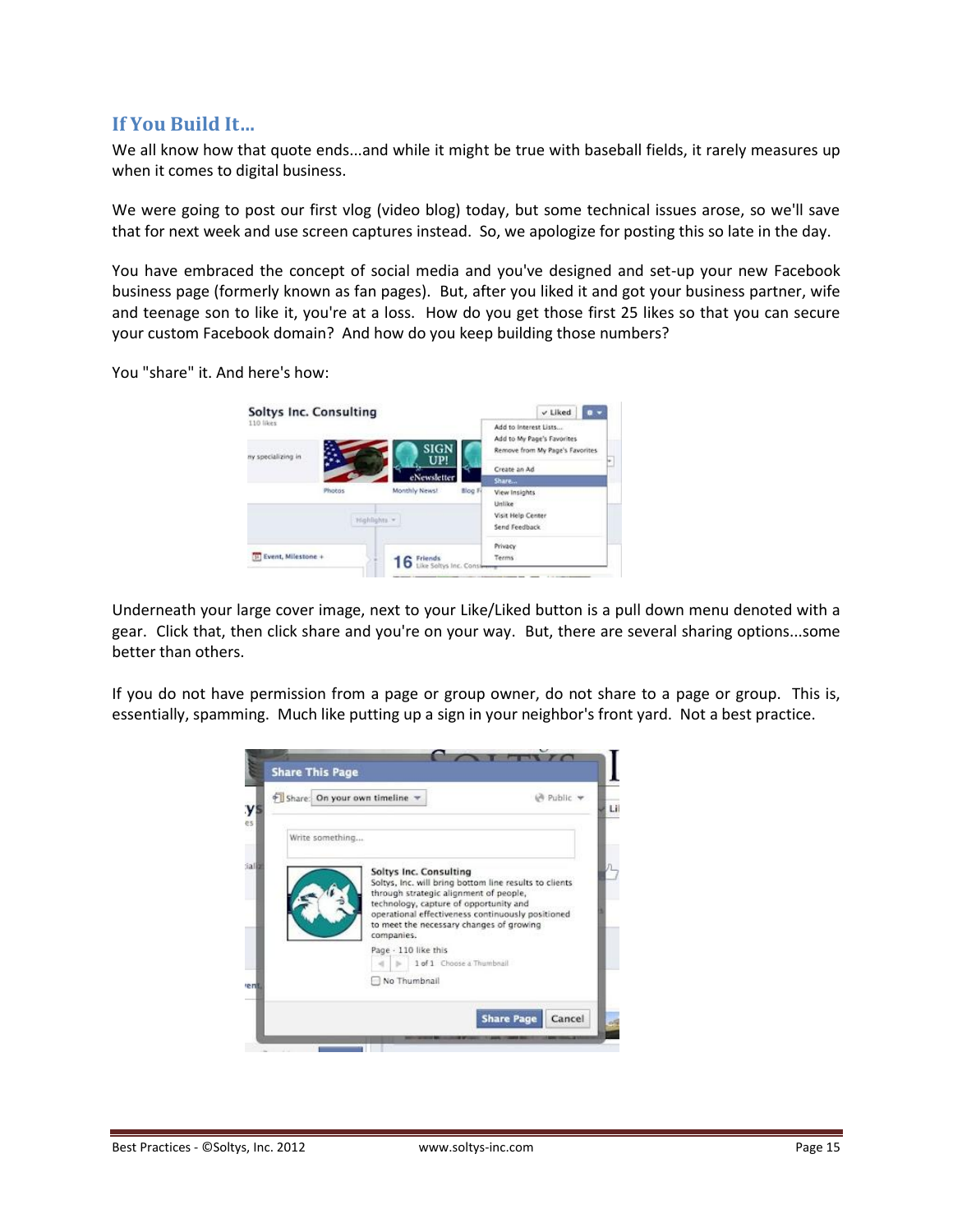You have the option to share your new business page on your own Timeline. This is perfectly acceptable, but it's something you should do infrequently. Write a short note inviting your friends to check out your new page. Make sure to tell them what they can expect from your page, the type of posts and information that you'll share.

You'll see that there is an option to share your new page on a friend's timeline. Don't. Not until you've asked and received permission. Just like posting on a group's wall or another page, this can be considered spamming. Especially of this "friend" is really just an acquaintance. The sanctity of someone's digital real estate should not be breached.



The absolute best practice for sharing is the "In a private Message" feature. You choose a recipient (or several) and you can customize your message to their needs. Tell them why the page would be a benefit to them.

We'll continue the Best Practice series with some more "like", "follower" and "connection" building tips tomorrow.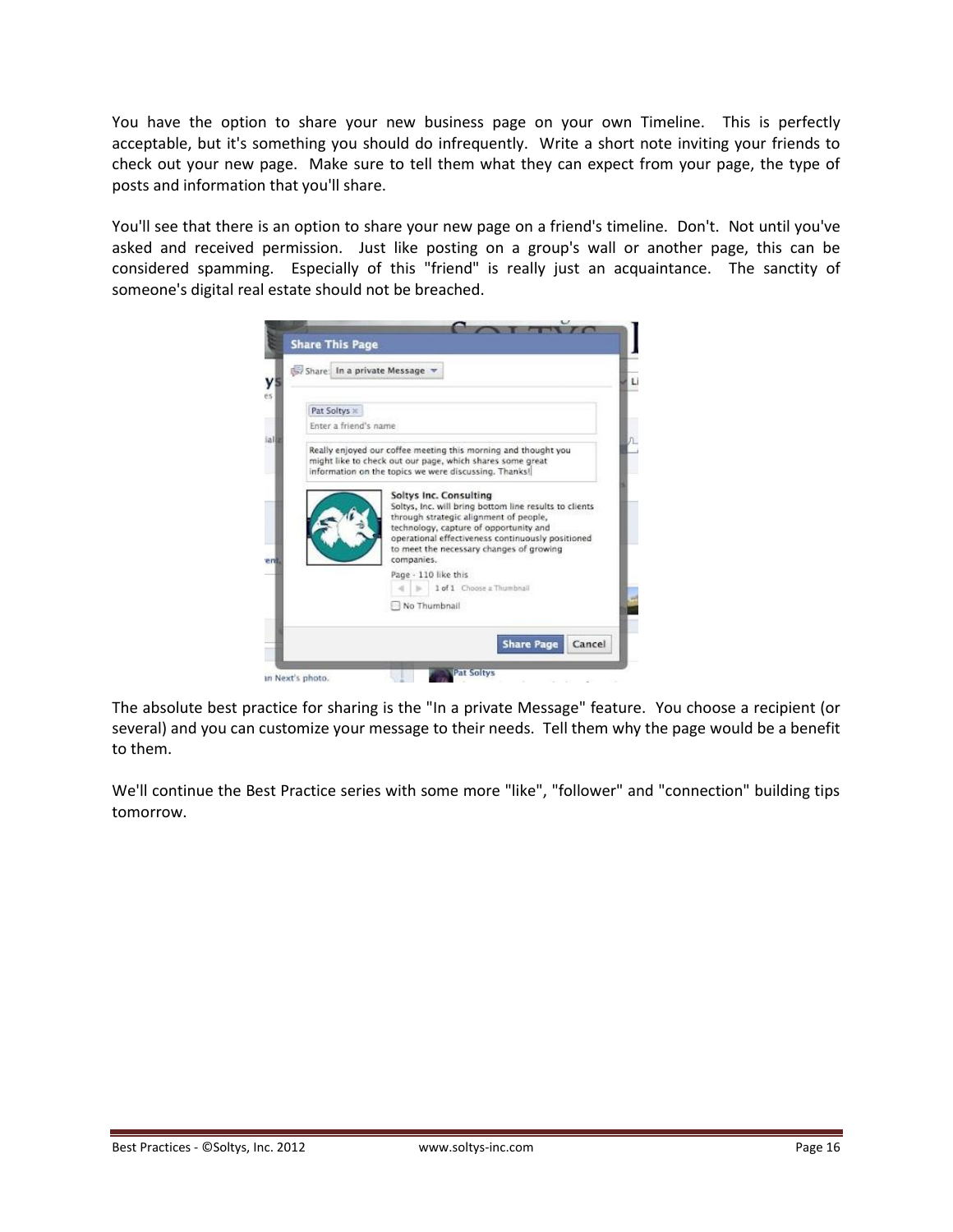#### <span id="page-16-0"></span>**Digital Business – Top 10**

As we finish up the Digital Business portion of our Best Practices blog series, we thought a top-ten countdown of the ultimate best practices would be a good way to round out the sub-section of the topic.



**10. K.I.S.S.** - This principal works pretty much no matter where you place it, but it definitely has a place in your digital business practices. Keeping it simple, without geek speak, with images that make impact and links out for further information is definitely a best practice.

**9. Share** - Great content is at your fingertips. You don't have to create it all yourself. Sharing shows you keep on top of industry news and it can help you build new connections.

**8. Editorialize -** Why should your fans read the article you linked? It's not enough that you post it. What did it do for you? Share a new thought or idea that came from the article. Ask a question.

**7. Give Credit** - Did you find the great article link on another Facebook page or Twitter feed. Give credit for the person who posted the link initially, as well as to the article's author.

**6. Consistency is Key** - Regular posts encourage repeat visits. Digital business is a marathon, not a sprint. Begin as you plan to maintain.

**5. Converse, Don't Broadcast** - Posts are not sales pitches. Conversations and stories build the relationships that further social business.

**4. Do Unto Others** - The kind of community you'd like to build is, more often than not, the kind of community others are trying to build. The tone you'd like to see used on your pages is the same tone you should use on the pages of others. Polite, engaged, inquisitive.

**3. Don't Forget the Photos** - While great content is king, photos still create the best engagement. Pictures really are worth a thousand words.

**2. Make Time For Responses** - You can't just post and dash. You need to ensure you check back for questions and comments. On Facebook, on Twitter, on your blog...wherever you're doing digital business.

**1. Reciprocity** - To be liked, you have to like. To get followers you must follow. To build connections you must make connections.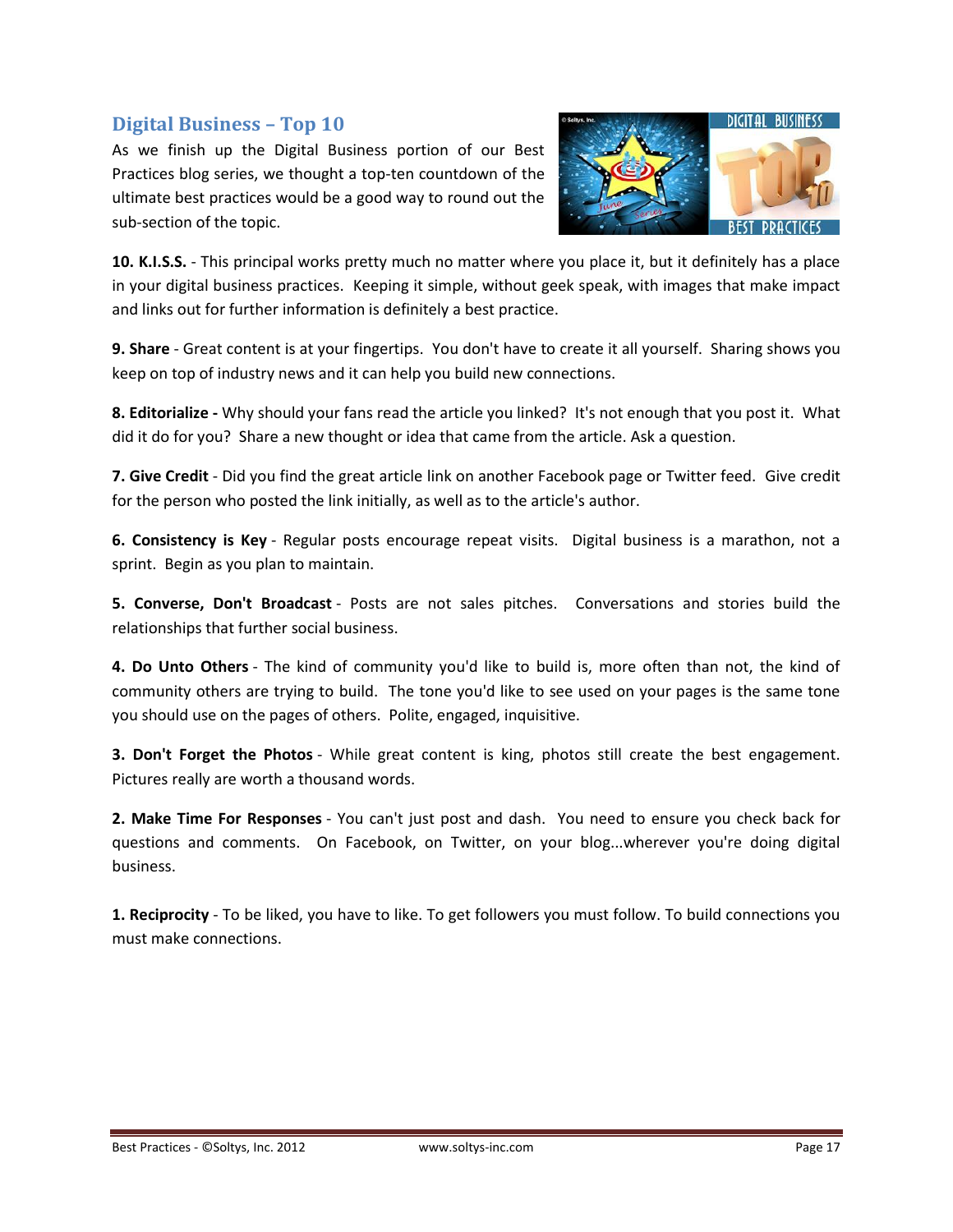#### <span id="page-17-0"></span>**Best Practices – New Hires**

A lot of companies do a great job selling a person on why they should work for their company. Then, welcome them like they would a celebrity visitor but drop the ball on putting a path for success and accountability in place.

I spoke with several companies recently who are experiencing



**Best Practices - New Hires** challenges in terms of accountability and fulfillment of the job. The challenges were similar whether or not they were employees or 1099's and whether they were in a leadership or a production role.

Several best practices had not been implemented that could have made a lot of difference.

#### **1. The On-Boarding Process**

The on-boarding process with the exception of mandatory paperwork was left largely to the discretion of the manager in each case. That included timing, meetings, introductions, orientation and walking through critical tasks. If a manager happened to be out when a new person came on board, they might have made arrangements for someone else to get the new person started or might simply have left the new person to fend for themselves until they had the chance to catch up again or until a problem arose.

There were a couple of companies who thought they had an onboarding process in place but in most cases three quarters or more of the process was related to mandatory documents.

A best practice implemented by one company basically mimicked the AAA Trip Tiks in which the new hire was presented with a document constructed for them that would guide them through their first few days and become a resource afterward. It included a little info about people they would meet, with pictures, and how they would interact with that person in their job. It included maps that would be necessary to navigate the company including processes they needed to understand. It also included features and attractions as what to do if they needed help. Today, this could be done online and delivered in a mobile or online format.

#### 2. **Alignment of job description to tasks, responsibilities, accountability measurements and compensation.**

The job description to which they were hired was often an orphan once the person came on board, sometimes dusted off for periodic reviews. The job description in many cases had been written by an HR professional or from a template and represented a wish list for the job with an umbrella type scope. Compensation was another orphan except where it was tied specifically to production. Accountability was a calendar appointment and responsibilities did not have measurements.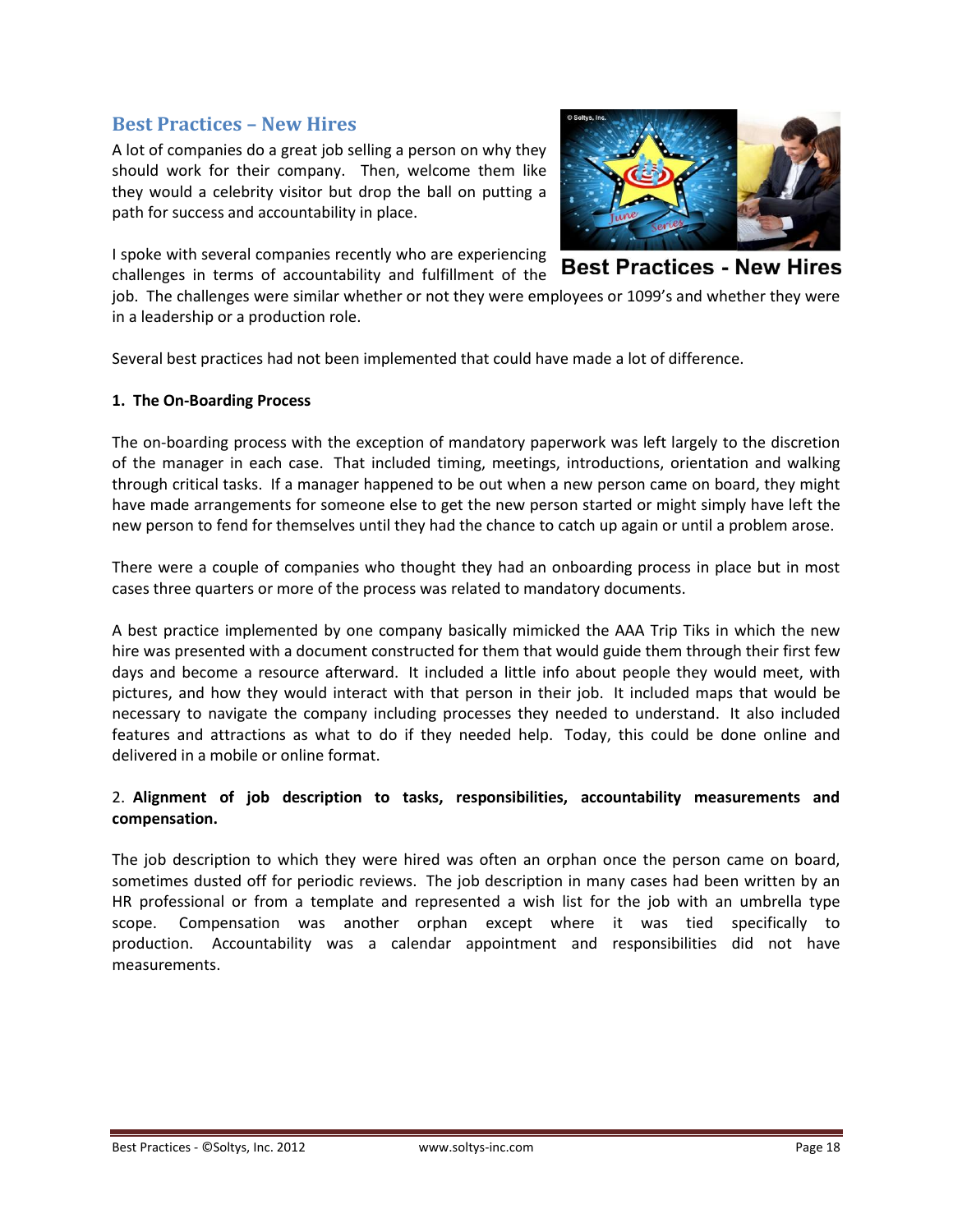A best practice we use is a simple spreadsheet tool that breaks down the job description and actual job expectations into components. Each has the expected tasks defined, results anticipated, measurement, points of accountability and compensation that are tied to execution. There are many areas where the compensation for the component is included in the base compensation as we do not want misinterpretation. We usually then review our job descriptions to make sure that they are aligned with the job as it is broken down. All of this becomes a communication and management tool that does not have the challenges of verbal communications that are often social or selling during the hiring and first days on the job.

There are a lot of other best practices related to hiring and managing people but these two alone can make a significant difference in results and long term relationships.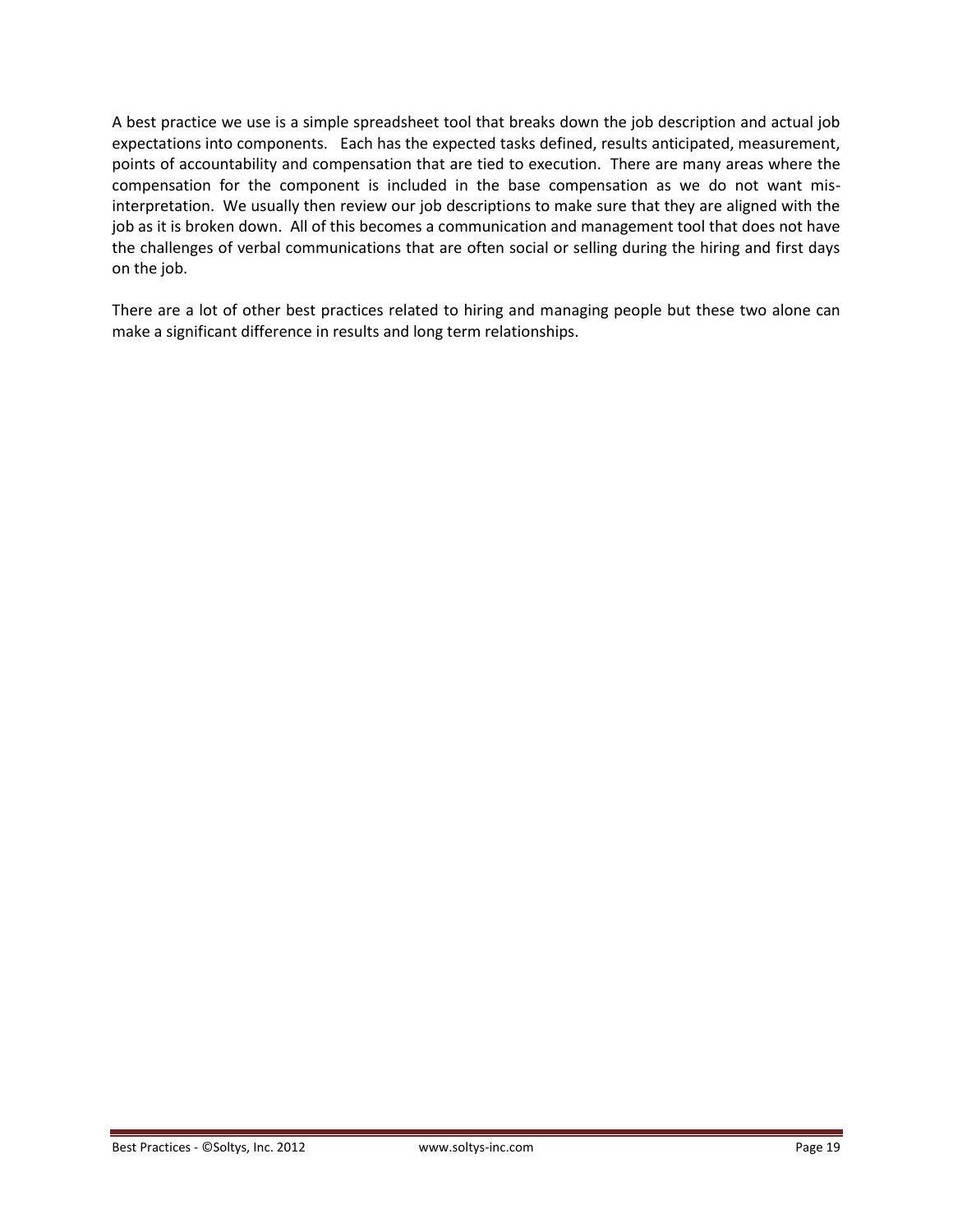#### <span id="page-19-0"></span>**Changing with The Times**

This month I spent a week with my son, daughter-in-law, their son and newborn daughter. While I admit to being rusty in the baby and toddler care departments, I am always amazed at how much things have changed. The best practices we knew were not necessarily wrong, but not necessarily the best for these times.



**Changing with the Times** 

In our businesses, best practices need to be kept current. Periodic looks at the best practices in place will lead to some changes, which may be modifications or full scale change. Keeping best practices current also requires communicating and training the changes so that they are fully implemented. It is a process and not an event.

You have morphed many best practices over time and probably not thought much about it. Take photography as an example. I do not know about you but it has been a lot of years since I took film to be developed and printed. The best practices you may have had implemented took into account the cost, lag time for processing and that you had to manually work with the photos once they came back. You also had to store them in a way that you could find what you wanted in a reasonable manner. Now, using digital technology, all of that has changed including how you share the photos you take. The new best practices for businesses related to photography are certainly different and have all but replaced everything you may have had before.

I was reminded yesterday of another practice that has changed when a person asked me to send a "wet" signature on an agreement. Almost everything is now digitally signed and sent via email or through services that track the signatures. This one, being a more recent and accepted change, probably has not been changed in many company operations manuals, training and staff orientation.

Best practices must become the standards of the company but must be able to evolve systematically to meet new requirements, embrace new technologies and take advantage of better methods.

A good example is the printing of documents that are sent and transacted by email. Companies that are able to help their people reduce paper dependency can reduce costs in paper, toner and demand for copiers. Using good digital document processes also reduces errors that are made by having multiple live documents floating at once.

There are many other examples but perhaps one that comes to the top of mind is financial management. A company I was working with today is very concerned about using Internet based financial tools and account management. Their best practices while very good, do not embrace efficiencies they could realize. The impact is a cost and time issue. Their transition will require gaining comfort in the security of online banking and transactions.

All in all it comes back to focusing on the definition of best practices we gave in the first post of this series. **"Best Practices are the defined methodologies aligned to an objective that drive the desired results with the greatest consistency."**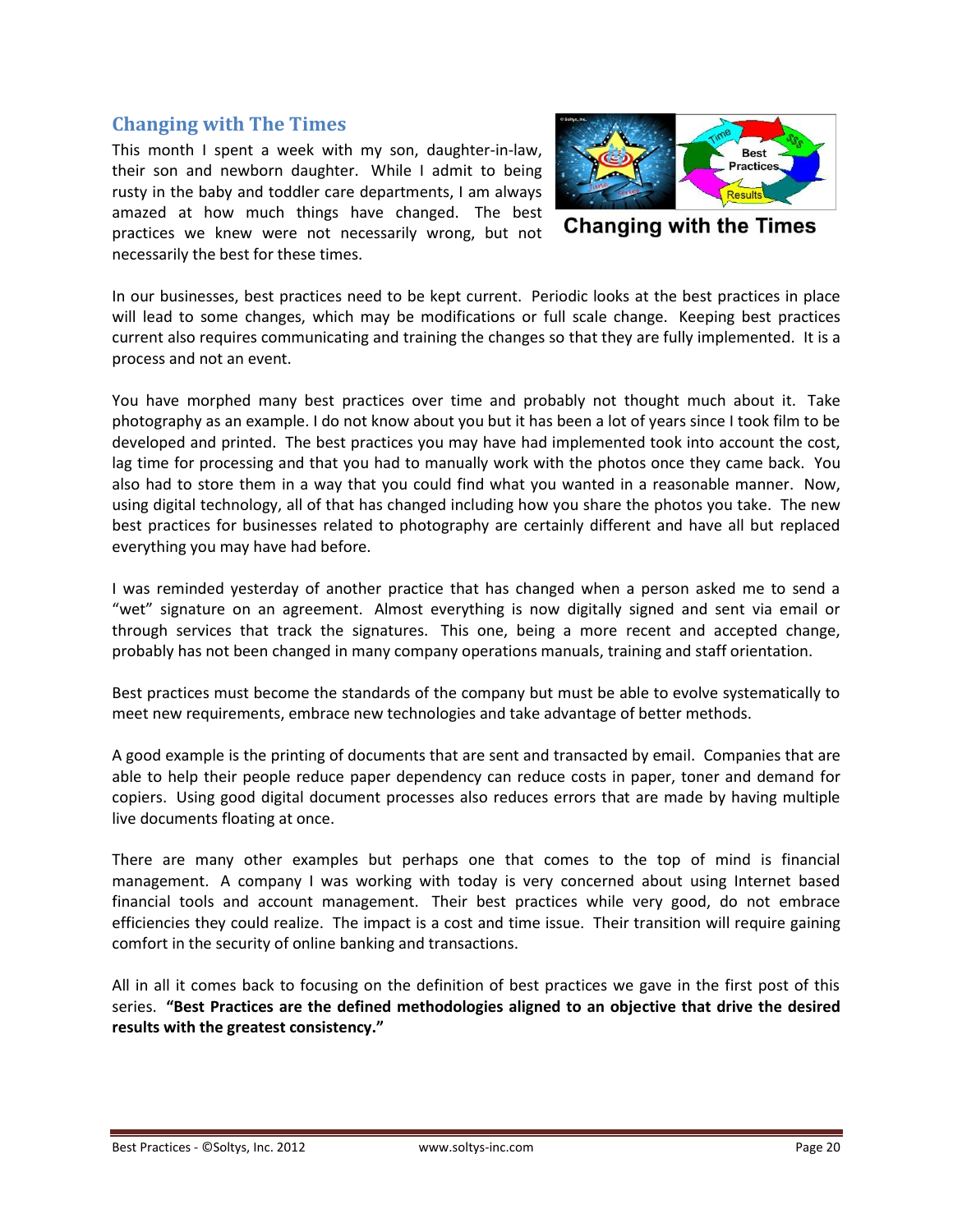This post concludes the best practices series. Best practices can be found throughout our blog posts. The July series is called "Christmas in July = Dollars in December". In the month of July we will look at the drivers that will churn dollars. Think of it as mid-year business plan review.